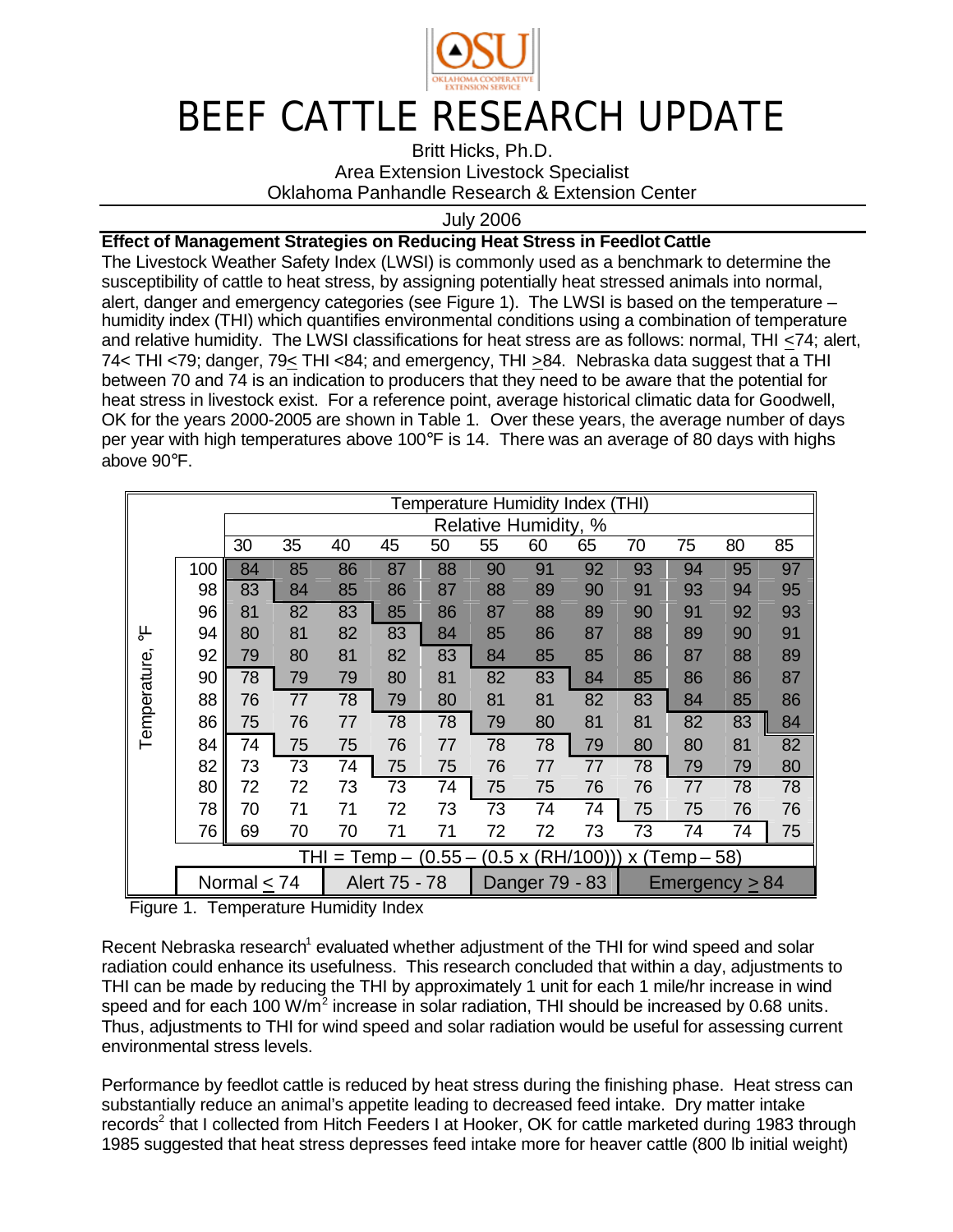than lighter cattle (600 lb initial weight). Management strategies that may help alleviate heat stress include providing shade and sprinkling or misting of cattle.

|           | Air temperature, °F |         |      |                  | Relative Humidity, % |      | Wind Speed, mph |                  |      |
|-----------|---------------------|---------|------|------------------|----------------------|------|-----------------|------------------|------|
| Month     | Min <sup>a</sup>    | $Max^b$ | Avg  | Min <sup>c</sup> | Max <sup>d</sup>     | Avg  | Avg             | Max <sup>e</sup> | THI' |
| January   | 22.2                | 49.1    | 34.5 | 38.1             | 82.9                 | 62.2 | 10.8            | 25.7             | 38.8 |
| February  | 24.5                | 51.7    | 37.1 | 37.5             | 84.1                 | 62.4 | 12.3            | 29.2             | 40.9 |
| March     | 30.6                | 59.8    | 44.7 | 32.8             | 85.0                 | 59.9 | 12.6            | 30.9             | 47.2 |
| April     | 40.9                | 70.9    | 56.0 | 27.7             | 83.2                 | 54.8 | 14.8            | 35.6             | 56.1 |
| May       | 50.4                | 80.1    | 65.5 | 30.2             | 86.3                 | 57.1 | 13.7            | 34.4             | 63.3 |
| June      | 60.1                | 87.5    | 73.4 | 32.7             | 86.2                 | 59.9 | 13.6            | 35.0             | 69.6 |
| July      | 65.1                | 94.1    | 79.8 | 27.5             | 82.2                 | 53.1 | 12.0            | 31.0             | 73.8 |
| August    | 63.7                | 91.5    | 77.2 | 30.1             | 82.4                 | 55.3 | 11.4            | 30.2             | 72.0 |
| September | 55.7                | 84.8    | 69.7 | 28.6             | 81.0                 | 54.2 | 12.5            | 29.8             | 66.4 |
| October   | 43.3                | 70.7    | 56.5 | 36.2             | 84.9                 | 61.9 | 11.7            | 28.9             | 56.5 |
| November  | 31.1                | 57.5    | 43.0 | 35.6             | 83.4                 | 61.3 | 11.8            | 28.7             | 46.1 |
| December  | 21.8                | 49.7    | 34.6 | 34.5             | 81.3                 | 59.6 | 11.2            | 27.3             | 39.3 |

Table 2. Historical Climatic Measures for Goodwell, OK (2000-2005).

<sup>a</sup>Average minimum daily air temperature.

**Average maximum daily air temperature.** 

 $\epsilon$ Average minimum daily relative humidity.

<sup>d</sup>Average maximum daily relative humidity.

<sup>e</sup>Average maximum daily wind speed.

<sup>f</sup>Calculated using average daily air temperature and average daily relative humidity.

Shade can reduce the exposure to solar radiation by 30% or more by intercepting direct solar radiation, thus reducing heat load on the animal. However, shade does not affect air temperature. Texas Tech University research has looked at the effect of shade on the performance of feedlot cattle. In trials run during the summers of 1998 and 1999<sup>3</sup>, providing shade to 739 lb heifers housed in concrete, slotted-floor pens (194 ft<sup>2</sup> pens) significantly improved dry matter intake, average daily gain, and feed efficiency by 7.5%, 13.5%, and 5.7%, respectively. In the summer of 2000<sup>4</sup>, 781 lb heifers were fed in pens more similar to those found in commercial feedlots (soil-surfaced pens of 2002 ft<sup>2</sup>). Providing shade (22.8 ft<sup>2</sup> per heifer) significantly increased dry matter intake and average daily gain by 2.9% and 6.1%, respectively. Providing shade also improved carcass quality and reduced respiration rate.

Providing shade may also reduce death loss in feedlot cattle. In Iowa during a heat wave (July, 1995), death loss among shaded cattle (24 ft<sup>2</sup> per head) was 0.2% (35 feedlots) as compared to 4.8% (46 feedlots) for non-shaded cattle<sup>5</sup>. Most feedlots (79%) without shade experienced some cattle loss while only 14% of shaded feedlots experienced death loss. The effect of shade on animal performance may be offset by lack of air movement. Overcrowding of cattle underneath shade structures or windbreaks in close proximity reduce air movement and benefits. In Nebraska research<sup>6</sup>, feedlot cattle fed with overhead shelter enclosed on the north side had 7.4% lower daily gains and tended to have lower intakes and be less efficient. Presumably, this occurred because lower wind velocities led to less evaporative cooling and greater heat load. Additional Nebraska research<sup>7</sup> suggest that shade can temporarily improve performance when the animals have not become acclimated to hot conditions and (or) have greater body condition. However, once cattle are acclimated or hot conditions subside, compensation by unshaded cattle offsets much of the additional benefits of providing shade.

Research conducted 30 to 40 years ago in Arizona and California showed that sprinkling of heatstressed feedlot cattle improved performance<sup>8</sup>. In addition, sprinkling is often used in commercial feedlots to alleviate dust. However, more recent research has failed to show consistent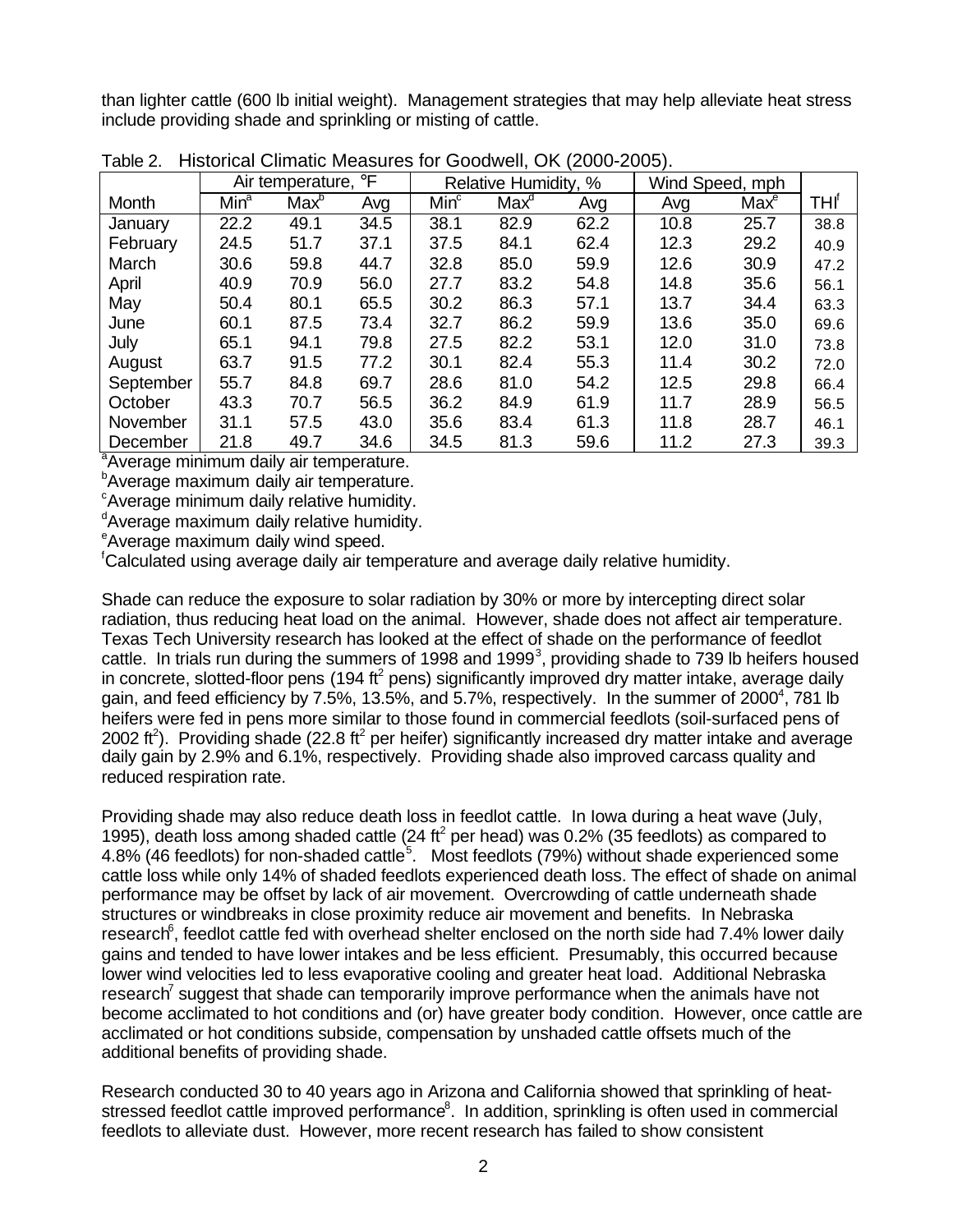performance benefits with sprinkling. Texas Tech University research<sup>3</sup> showed that misting of feedlot heifers provided no measurable relief from summer heat stress when water misters (delivered 0.13 gal/min) were turned on when ambient temperature exceed 90°F and kept operating until temperatures dropped below this threshold. These researchers speculated that sprinkling might be more effective than misting since the fine water droplets from misting cling to the outer hair of the cattle's coat and hardly reach the skin. This might build up an insulation layer (air between skin and wet outer hair), which could act as evaporation barrier. However, more recent Texas Tech research $\degree$  conducted during the summer of 2001 showed that sprinkling of feedlot heifers also did not affect feedlot performance. In this trial, sprinklers (flow rate of 5.84 gal/min) were turned on for 2-min periods every hour from 11 am to 5 pm daily when ambient temperature exceeded 86°F.

Recent Nebraska research<sup>10</sup> looked at the effect of applying water to feedlot mounds on hourly tympanic temperature of feedlot steers fed during the summer. In one experiment, three treatments were evaluated: 1) no water applied, 2) water applied to mounds continuously between 10 am and noon (AM), and 3) water applied between 2 pm and 4 pm (PM). Water was applied to mounds using impact sprinklers placed at ground level only when predicted maximum temperature-humidity index (THI) > 77. The decision for water application was made at 10 am based on local weather reports and current climactic conditions. From 10 pm to 9 am and noon to 2 pm, steers assigned to morning sprinkling had lower tympanic temperatures than steers sprinkled in the afternoon. The control steers had temperatures intermediate to the AM and PM steers. In a second experiment, sprinkling vs non sprinkling was evaluated. Water was applied to mounds with impact sprinklers for 20 min every 1.5 hr from 10 am to 5:30 pm when THI at 9 am was >68. Steers in sprinkled pens tended to have lower temperatures at 2 pm and 4 pm than steers in dry pens and significantly lower temperatures between 5 pm and 7 pm. In these experiments, performance was also measured $11$ . In the first experiment, feed efficiency of AM steers was superior to that of PM steers with control steers intermediate. In the second experiment, feed efficiency was improved with sprinkling.

South Dakota research<sup>12</sup> suggests that sprinkling is most beneficial in the evening hours; improves performance and lowers body temperature as compared to not sprinkling. Sprinkling during the day may cause problems in the water load in the feed yard since cattle spend a larger amount of time around water tanks during this time. South Dakota State University recommends mound sprinkling from 6 pm to 7 pm and from midnight to 1 am at a rate of 5 to 6 gal/hd/day.

Henry C. Hitch Feedlot at Guymon has been using a sprinkler system on a portion of the yard since 1992-93. The system was originally installed to help control dust but feedlot manager, Rod Schemm, reports that behavioral patterns of sprinkled cattle is altered and performance is improved. The yard generally begins using the sprinkler system when high temperatures begin to reach around  $90^{\circ}$  F. They use no set measure of heat index to activate the system but simply observe the cattle for signs of heat stress such as panting. The system runs nearly every day during the summer. During periods of rainfall or cooler temperatures (high temperatures from 70's to low 80's), use of the system may be reduced depending on the response of the cattle.

During periods of heat stress, the system runs from about 11 am to 9 pm daily. The system cycles five times during these hours. Each set of cattle is sprinkled for 3 min and then the system moves on to another pen of cattle. Each cycle last about 1 hr with about 1  $\frac{1}{2}$  to 2 hrs between cycles. The system has five guns through which 500 gal/min of water are pumped at 90 to 95 PSI.

Schemm notes that behavioral patterns of sprinkled cattle are considerably different than that of non-sprinkled cattle. Cattle in sprinkled pens generally stand up when they are being sprinkled and after the sprinkling stops, they visit the feed bunk and water trough before lying down again on the wet ground. This same pattern is generally observed with every cycle of the sprinkler system. In contrast, non-sprinkled cattle generally lie down through out the day and do not begin eating until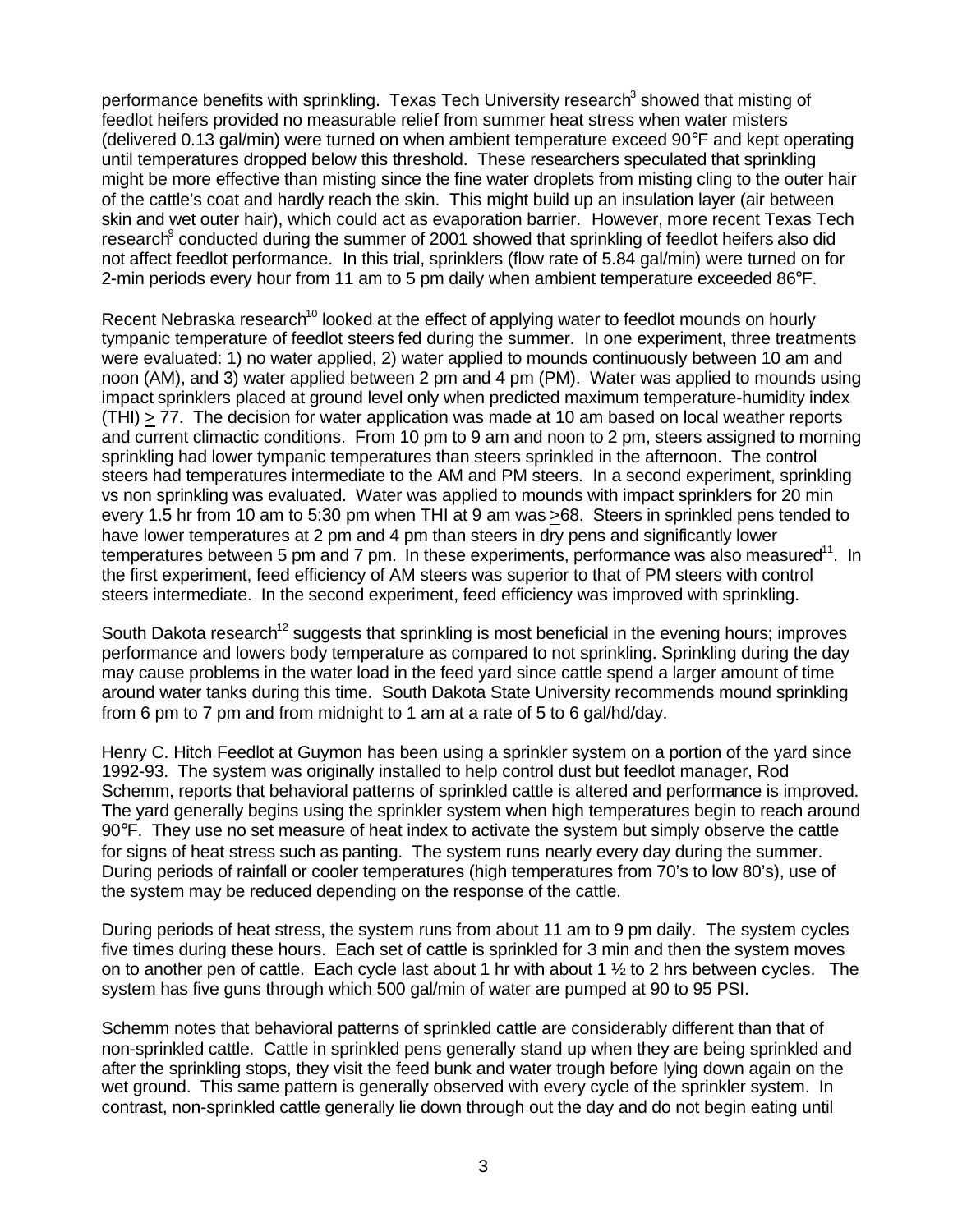dusk. After eating, they then romp and play creating huge plumes of dust. Apparently since sprinkled cattle are more active during the day, they are less active in the evening.

The yard has never actually run controlled performance comparisons of sprinkled versus nonsprinkled cattle. High-risk cattle are generally fed in the sprinkled pens in an effort to reduce heat stress and thus, reduce health problems. However, Schemm has observed that performance of high-risk cattle in the sprinkled pens is comparable to that of good, native cattle. He feels that dry matter intake (DMI) is increased by 0.5 to 0.75 lb/day with sprinkling. Using net energy equations, projected gains of 900 lb feedlot cattle increase by about 0.06 lb/day with every 0.25 lb increase in DMI. In addition, the number of respiratory pulls appears to be reduced in the sprinkled pens.

## **Implications of this Data**

The temperature-humidity index (THI) is a common bench mark used to determine the susceptibility of cattle to heat stress. This index quantifies environmental conditions using a combination of temperature and relative humidity. Adjusting THI for wind speed and solar radiation should allow producers to more accurately predict the potential for heat stress. Wind reduces the risk of heat stress, whereas, increased solar radiation increases the risk of heat stress.

Providing shade has the potential to improve feedlot performance and reduce death loss due to heat stress. However, the bunching of cattle underneath shade structures or windbreaks in close proximity reduces air movement and negates the benefits of shade. Nebraska data suggest that shade can temporarily improve performance when the animals have not become acclimated to hot conditions and (or) have greater body condition. However, once cattle are acclimated or hot conditions subside, compensation by unshaded cattle offsets much of the additional benefits of providing shade.

Research evaluating sprinkling of feedlot cattle has shown that sprinkling reduces heat stress but performance responses have been inconsistent. However, actual experience at the Henry C. Hitch Feedlot suggest that sprinkling dramatically alters behavioral patterns and increases DMI which should increase daily gains. In addition, sprinkling helps alleviate dust. Limiting heat stress along with less dust should reduce the risk of respiratory problems in the cattle.

A number of measures can be taken to help feedlot cattle deal with heat stress. These include:

- Insure that an adequate water supply is available. Water requirements during hot conditions more than double (Table 2). Consuming water is the quickest and most efficient method to reduce body temperature. Provide extra watering tanks, if needed. This should be done in advance of anticipated use so cattle become accustomed to multiple water sources.
- During hot weather, work or process cattle prior to 8 am and absolutely not after 10 am. Processing cattle can raise body temperatures by  $\frac{1}{2}$  to 3  $\frac{1}{2}$ °F, depending on cattle temperature and processing time.
- Change feeding schedule or ration. Shifting the feeding schedule toward evening deliveries (after peak daily ambient temperatures have occurred) may help hold cattle on feed and even out consumption patterns. Lowering the energy content of the diet may lower the metabolic heat load on the cattle.
- Keep extremely current on marketing finished cattle.

|  | Table 2. Water requirements of beef cattle in different thermal environments (NRC, 1981). |  |  |  |  |  |
|--|-------------------------------------------------------------------------------------------|--|--|--|--|--|
|--|-------------------------------------------------------------------------------------------|--|--|--|--|--|

| <b>Thermal Environment</b> | Water Requirement (Ib/Ib DM intake) |  |  |  |  |
|----------------------------|-------------------------------------|--|--|--|--|
| >95°F                      | 17.6 to 33.1                        |  |  |  |  |
| 77 to $95^{\circ}$ F       | 8.8 to 22.0                         |  |  |  |  |
| 25 to $59^{\circ}$ F       | 4.4 to 8.8                          |  |  |  |  |